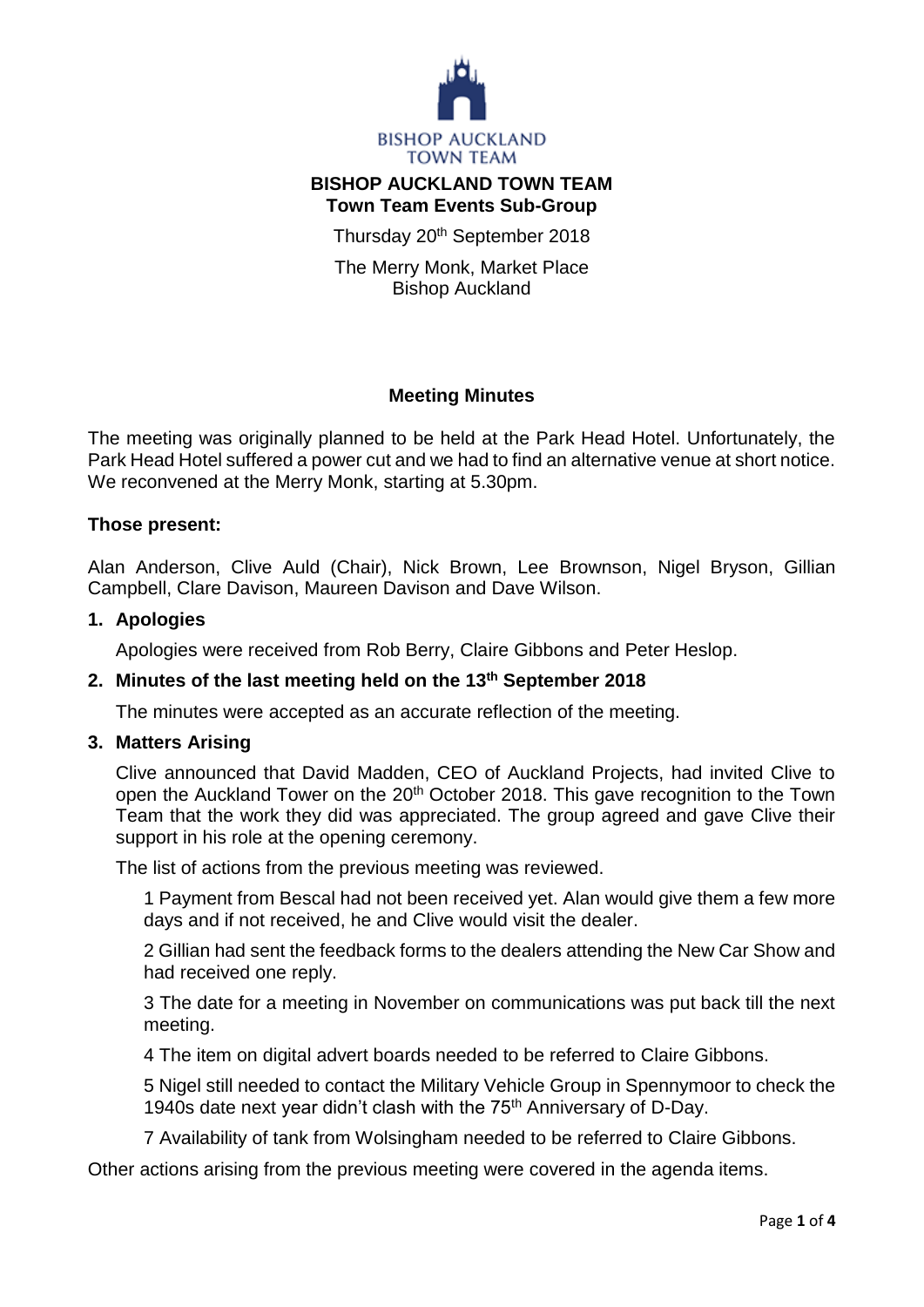# **4. Bishop Celebrates Together** – 29th September 2018

The main part of the meeting was discussing the forthcoming event on Saturday 29<sup>th</sup> September.

An update on the progress made included the following:

- $\triangleright$  A Traffic Management Plan from Premier was circulated to show the road closure. It was suggested that a 'Slow Down' sign be added to the corner of Silver Street/North Bondgate, as traffic would be heading to a greater number of pedestrians visiting Auckland Tower/Castle. Nigel would contact the company with the request.
- $\triangleright$  The positioning of vehicles, stalls, the stage, gazebos and children's play areas was discussed. The initial proposals were submitted following Nigel and Alan's site visit on Tuesday. The positioning was agreed and Lee would draft a plan and send it to Nigel.
- $\triangleright$  Nigel would circulate the vendor positioning on the closed roads and Market Place to the vendors, with a suggested set up time.
- $\triangleright$  Ark on the Edge would not be able to provide a 'dog sitting' service outside the Town Hall for dog walkers visiting the Horticultural Show.
- $\triangleright$  Alan and Clive would approach the Town Hall to see if the room adjacent to the entrance could be used to house the St John's Ambulance First Aid post.
- $\triangleright$  Some vendors had still not paid yet and Alan would contact them.
- $\triangleright$  Contact had not been made with the stage company and Lee gave the contact number to Nigel B for him to contact the company directly.
- $\triangleright$  It was suggested that the volunteers be in the Market Place at 8.00am to set things up. Nigel, Lee, Maureen, Clive, Alan, Nick, Dave, Claire and her Mam and Peter Heslop [Morning only] would be available on the day. Rob would be contacted once he is back off holiday.
- $\triangleright$  Nigel had asked volunteers from the Town Ambassadors to be available and those coming forward would be identified to the group.
- $\triangleright$  The leaflets were now available and many had been distributed already. It was agreed that the remainder be distributed to specified streets in different parts of Bishop Auckland.
- $\triangleright$  Clive would approach the three stage sponsors for the logos so that the stage banner could be printed up.
- Volunteers for Bishop the Boar had been identified. Glen Dixon could do a morning session and Nick in the afternoon. Others may be approached if we thought the Boar needed a further appearance.
- $\triangleright$  Lee confirmed that Auckland Projects would pay for 50% of the road closure costs. We would need to send an invoice – Nigel and Alan would sort this out.
- It was agreed that we would have a site visit on Thursday  $27<sup>th</sup>$  September and use the Merry Monk to finalise and remaining actions.

# **5. Advent Windows**

Gillian had confirmed that the AAP bid via Cllr Tanya Tucker had been submitted. Funding for the storytelling had been secured by Pam and David Pott. This meant that we still needed to submit a bid to the Durham Community group, which was successful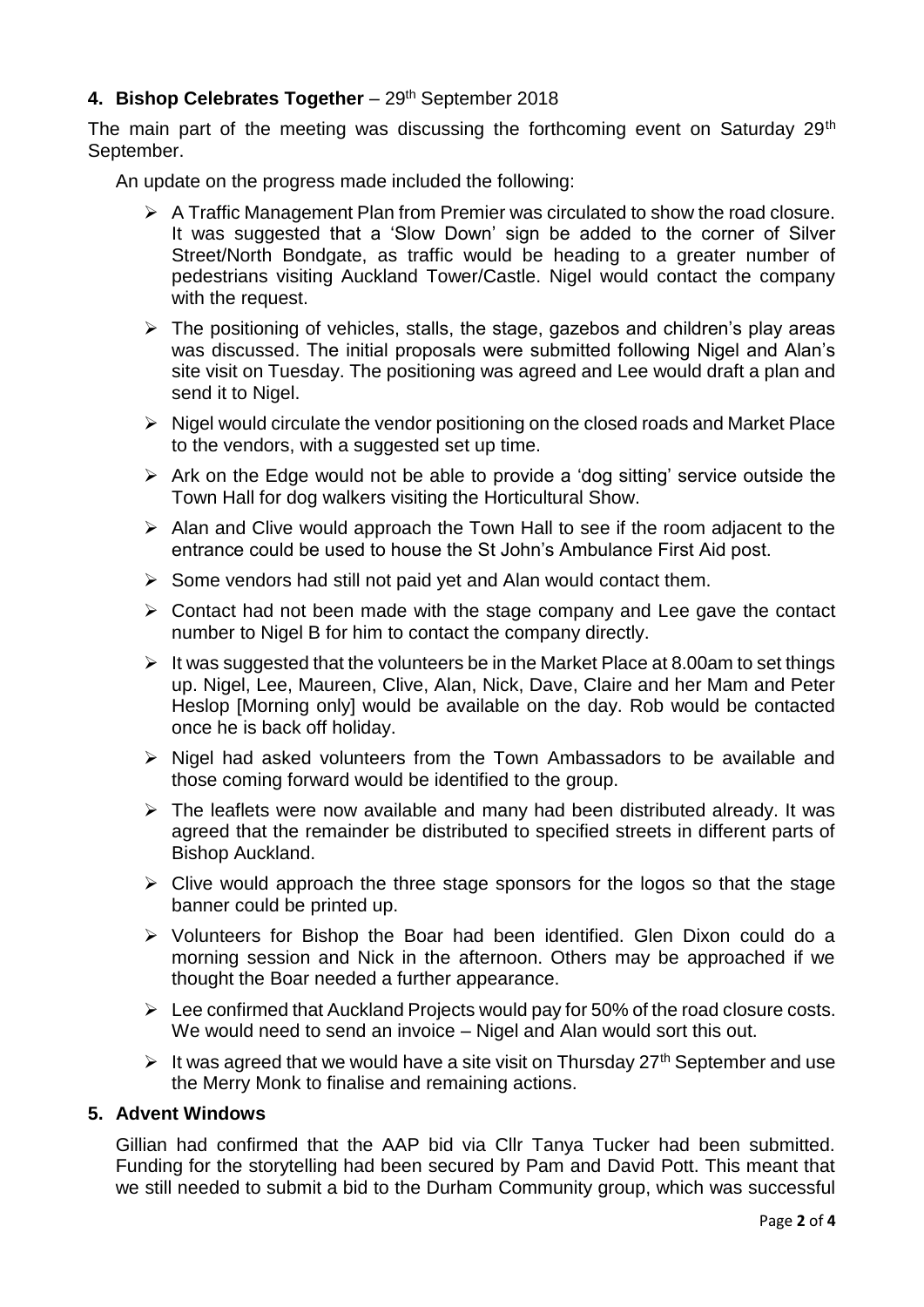at last year's event. Gillian was collecting information for this and had circulated a request.

Alan reported that we still needed 4 shops to match the 24 organisations that David Pott had already secured. Alan and Clive would approach appropriate retails to secure the remaining four that were needed. We should have the 24 shops by the 30<sup>th</sup> September at the latest.

# **6. Monster Saturday** – Saturday 27<sup>th</sup> October 2018

It was agreed that:

- $\triangleright$  Lee confirm the booking of 'Flash' magic act for an hour, which would cost £160.00.
- $\triangleright$  The Newgate Centre could be used for staging the event and David confirmed this
- $\triangleright$  The face painter would be booked again.
- Gillian agreed to approach Spectrum to see if they were available to perform on the day.
- $\triangleright$  Rob Berry would be approached to secure Ian Jary's act, if he was available

# **7. Any other business**

There was no other business.

### **8. Date of next meeting**

Thursday 27<sup>th</sup> September 2018 at 5.00pm in the Market Place, then the Merry Monk for a final discussion on the Bishop Celebrating Together arrangements.